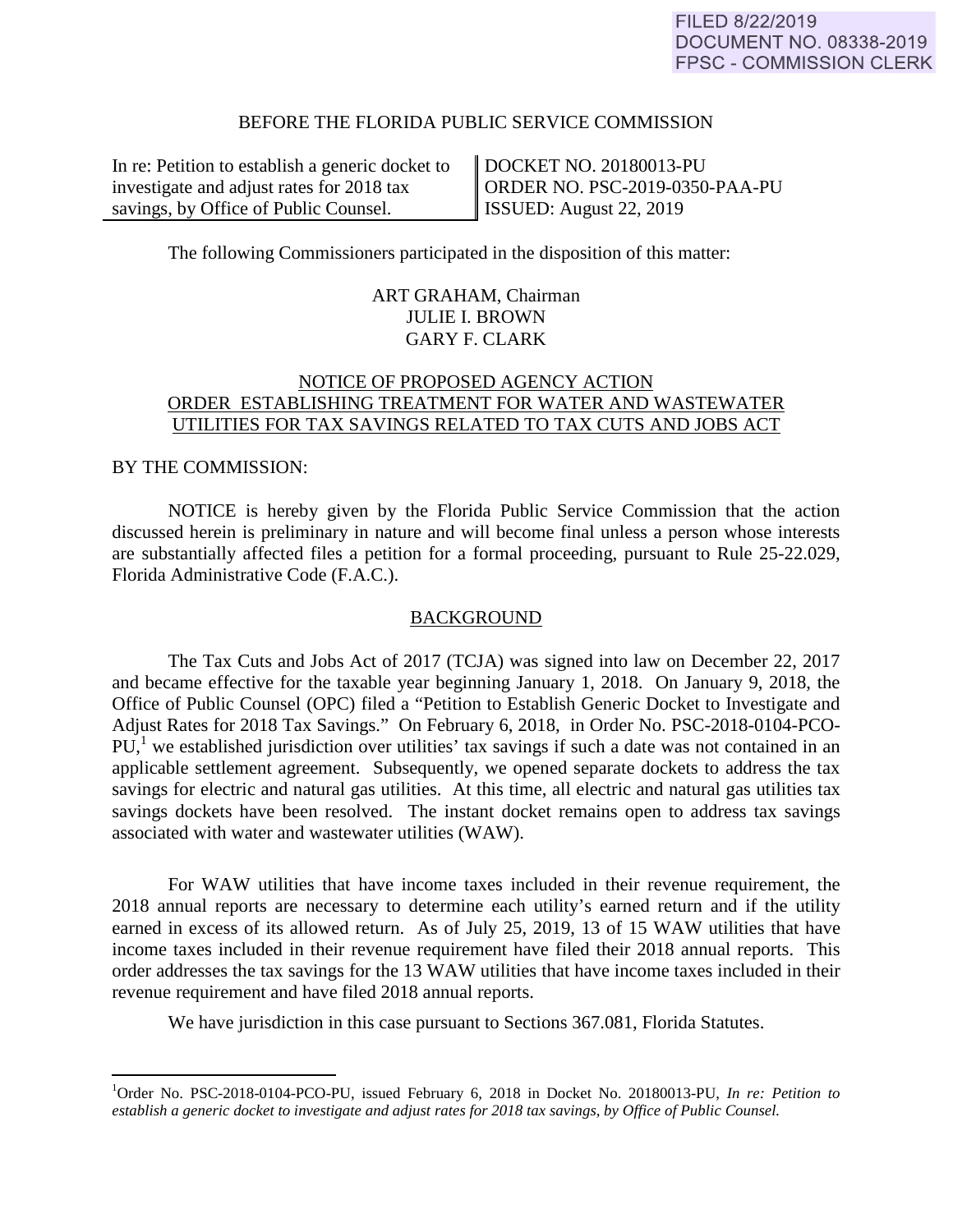## **DECISION**

The 15 WAW utilities that have income taxes included in their revenue requirement are:

- East Central Florida Services
- Forest Utilities
- Gold Coast Utility Corporation
- Indiantown Company
- Marion Utilities
- NHC Utilities
- Ni Florida
- North Beach Utilities
- Peoples Water Service Company
- Pine Island Cove HOA
- Placid Lakes

 $\overline{a}$ 

- Pluris Wedgefield
- St. James Island
- Utilities Inc. of Florida
- Wildwood Water Company

 Of the 15, all have filed their 2018 annual report except Gold Coast Utility Corporation and St. James Island. All utilities that have filed their 2018 annual report have reported either negative returns or returns below their rate of return ceilings. Attachment A shows all the utilities' Net Operating Income, Rate Base, Achieved Rate of Return, and Approved Rate of Return Cap.

We find that it is reasonable to consider the earnings position of a utility when deciding if its base rates should be reduced for changes in tax rates. Reducing base rates results in cash flow reductions for the utilities, puts downward pressure on earnings, and accelerates the need for a rate case sooner versus later. Consequently, we find that no adjustments to base rates, associated with the tax impacts resulting from the passage of the TCJA, are necessary for WAW utilities that have income taxes included in their revenue requirement but are not earning above their allowed rate of return. Such treatment is consistent with that taken in *Reedy Creek Utilities*  Company v. Florida Public Service Commission,<sup>2</sup> and our decisions in Docket Nos. 20180051-GU, 20180052-GU, 20180053-GU, and 20180054-GU.<sup>3</sup>

 $2418$  So. 2d 249, 250 (Fla. 1982)("Recognizing that consumer rates are determined on a projected estimate of costs including taxes, the Commission announced that should this tax reduction result in revenue to the utilities exceeding a fair and reasonable return upon their investment, the utilities could be required to refund these revenues to the consumers.")

<sup>3</sup> Order No. PSC-2019-0076-FOF-GU, issued February 25, 2019, in Docket No. 20180051-GU, *In re: Consideration of the tax impacts associated with the Tax Cuts and Jobs Act of 2017 for Florida Public Utilities Company – Gas; Order No. PSC-2019-0077-FOF-GU, issued February 25, 2019, in Docket No. 20180052-GU, In re: Consideration of the tax impacts associated with the Tax Cuts and Jobs Act of 2017 for Florida Public Utilities Company – Indiantown Division; Order No. PSC-2019-0079-FOF-GU, issued February 25, 2019, in Docket No. 20180053-GU, In re: Consideration of the tax impacts associated with the Tax Cuts and Jobs Act of 2017 for Florida Public*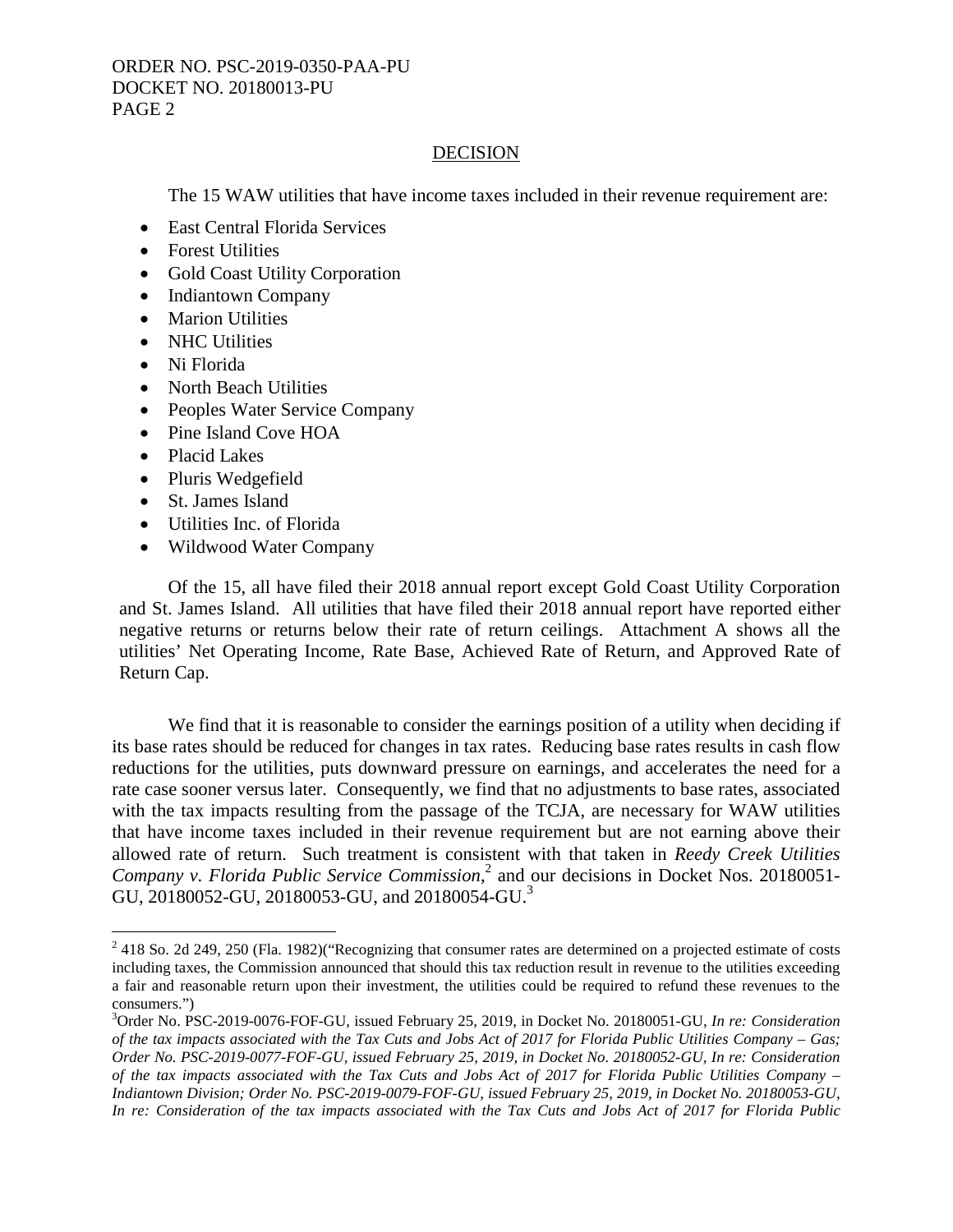## ORDER NO. PSC-2019-0350-PAA-PU DOCKET NO. 20180013-PU PAGE 3

 Gold Coast Utility Corporation and St. James Island have not yet filed their 2018 annual reports. Consequently, the tax impacts associated with the TCJA cannot be evaluated for these two utilities. Both of these utilities are facing unique circumstances that will be addressed in dockets of their own. Also, closing this docket will resolve this tax issue for financial reporting purposes for the 13 utilities identified that have filed their 2018 annual reports. Therefore, we find that the instant docket shall be closed and individual dockets shall be opened to address this tax issue for Gold Coast Utility Corporation and St. James Island.

Based on the foregoing, it is

 ORDERED by the Florida Public Service Commission that East Central Florida Services, Forest Utilities, Indiantown Company, Marion Utilities, NHC Utilities, Ni Florida, North Beach Utilities, Peoples Water Service Company, Pine Island Cove HOA, Placid Lakes, Pluris Wedgefield, Wildwood Water Company, and Utilities Inc. of Florida, based on their 2018 annual reports, have reported either negative returns or returns below their rate of return ceilings, and for that reason, no adjustment to base rates is necessary for the tax impacts resulting from the passage of the Tax Cuts and Jobs Act of 2017. It is further

 ORDERED that individual dockets shall be opened for Gold Coast Utility Corporation and St. James Island in order to receive their 2018 annual reports and evaluate the appropriate treatment for the tax impacts resulting from the passage of the Tax Cuts and Jobs Act of 2017. It is further

 ORDERED that the provisions of this order, issued as Proposed Agency Action, shall become final and effective upon the issuance of a Consummating Order unless an appropriate petition, in the form provided by Rule 28-106.201, Florida Administrative Code, is received by the Commission Clerk, 2540 Shumard Oak Boulevard, Tallahassee, Florida 32399-0850, by the close of business on the date set forth in the "Notice of Further Proceedings" attached hereto. It is further

 ORDERED that if no person whose substantial interests are affected by the Proposed Agency Action files a protest within 21 days of the issuance of the Order, this docket shall be closed upon the issuance of a Consummating Order.

1 *Utilities Company – Fort Meade Division; Order No. PSC-2019-0078-FOF-GU, issued February 25, 2019, in Docket No. 20180054-GU, In re: Consideration of the tax impacts associated with the Tax Cuts and Jobs Act of 2017 for the Florida Division of Chesapeake Utilities Corporation.*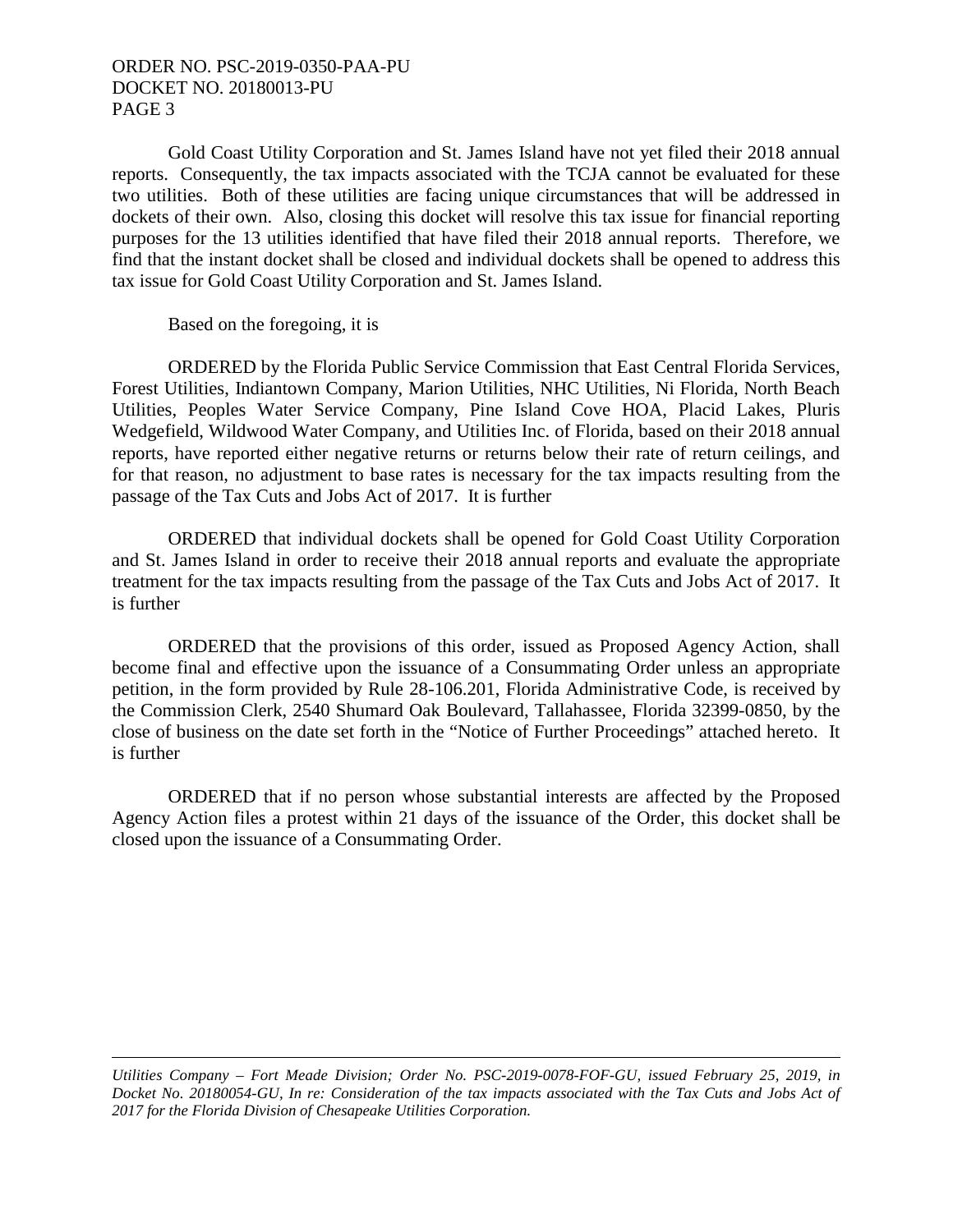ORDER NO. PSC-20 19-0350-PAA-PU DOCKETNO. 20180013-PU PAGE<sub>4</sub>

By ORDER of the Florida Public Service Commission this 22nd day of August, 2019.

ADAM J. TEITZMAN Commission Clerk Florida Public Service Commission 2540 Shumard Oak Boulevard Tallahassee, Florida 32399 (850) 413-6770 www. floridapsc.com

Copies furnished: A copy of this document is provided to the parties of record at the time of issuance and, if applicable, interested persons.

SBr

#### NOTICE OF FURTHER PROCEEDINGS OR JUDICIAL REVIEW

The Florida Public Service Commission is required by Section 120.569(1), Florida Statutes, to notify parties of any administrative hearing that is available under Section 120.57, Florida Statutes, as well as the procedures and time limits that apply. This notice should not be construed to mean all requests for an administrative hearing will be granted or result in the relief sought.

Mediation may be available on a case-by-case basis. If mediation is conducted, it does not affect a substantially interested person's right to a hearing.

The action proposed herein is preliminary in nature. Any person whose substantial interests are affected by the action proposed by this order may file a petition for a formal<br>proceeding in the form provided by Rule 28-106.201. Florida Administrative Code. This proceeding, in the form provided by Rule 28-106.201, Florida Administrative Code. petition must be received by the Office of Commission Clerk, 2540 Shumard Oak Boulevard, Tallahassee, Florida 32399-0850, by the close of business on September 12,2019.

ln the absence of such a petition, this order shall become final and effective upon the issuance of a Consummating Order.

Any objection or protest filed in this/these docket(s) before the issuance date of this order is considered abandoned unless it satisfies the foregoing conditions and is renewed within the specified protest period.